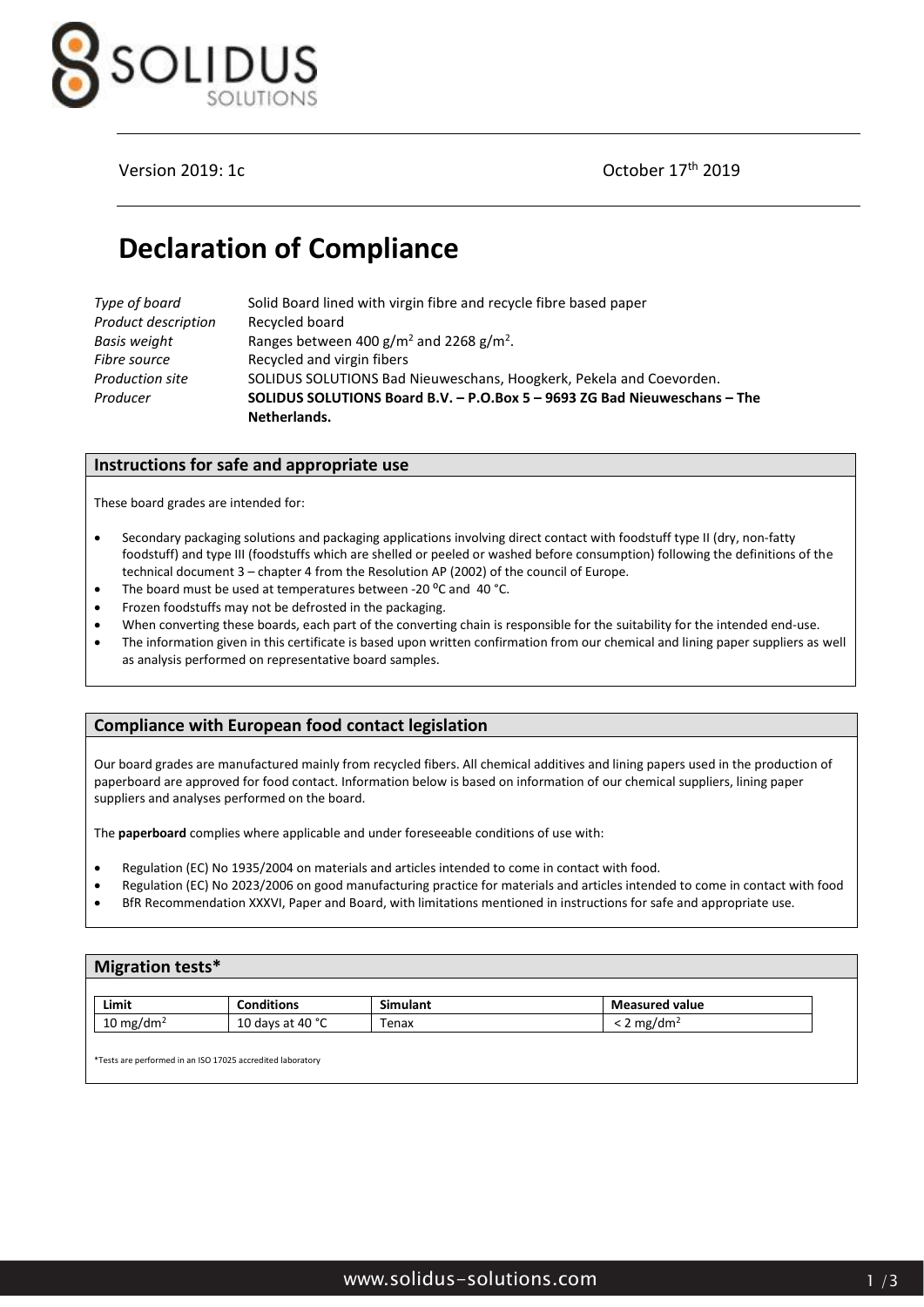

## **Substances**

*Phthalates*

We hereby confirm that no Phthalates are intentionally added in the production of paperboard.

#### *Bisphenol A and perfluorooctanic acids (PFOA)*

We hereby confirm that no Bisphenol A and no Perfluoro-octanoic acids (PFOA) are intentionally added in the production of paperboard.

#### *Benzophenone and 4 methyl-benxophenone.*

We hereby confirm that no Benzophenone and 4-methyl-benxophenone are intentionally added in the production of board.

#### *Formaldehyde*

We hereby confirm that no Formaldehyde is intentionally added in the production of paperboard.

#### *GMO*

We hereby confirm that Genetically Modified Organisms (GMO) are not intentionally added in the production of paperboard.

#### *Food allergens*

We hereby confirm that, with reference to the EU Directive 1169/2011/EC, food allergens or products derived thereof are not intentionally added for the production of paperboard.

## **Additional legislation and regulation, not food related**

#### *Packaging and Packaging Waste Directive*

The paperboard complies with Packaging and Packaging Waste directive 94/62EC amended by Directives 2004/12/EC, 2005/20/EC and Regulation 2009/219EC.

- The sum of lead, cadmium, mercury and hexavalent chromium in the board is less than 100 ppm (EN 13428)
- The level of substances hazardous to environment in the board is less than 0,1% (EN 13428)

#### *REACH*

All products we produce and supply are "articles" as defined in Article 3 of the REACH Regulation.

Producers and suppliers of articles are according to Article 33 of the REACH Regulation required to provide information about SVHC substances included in the REACH SVHC Candidate List if such substance is present in a supplied article above 0.1 percent by weight. Delivered articles should furthermore comply with restrictions laid down in REACH annex XVII.

- Our products do, according to our current data and information we have collected from our suppliers, not contain:
- substances from the candidate list over 0.1% w/w, unless communicated otherwise.

• substances restricted in our products by REACH annex XVII over their respective thresholds.

The above information is provided in good faith and is based on data considered accurate at the time of preparing this note. No warranty is expressed or implied regarding the completeness or accuracy of this data. As a producer, we depend on the information we receive from our suppliers. We cannot be held liable for damages or costs resulting from the use of or reliance on such information.

## **Certified management systems at the production sites**

## **FSSC 22000, ISO 9001, ISO 14001, OHSAS 18001, FSC® CoC**

## **Storage and handling requirements**

The top and base sheet of each pallet are considered to be part of the pallet wrapping.

In order to secure/ensure product safety the product must be well wrapped and stored indoor, sheltered from rain and snow. The recommended storage conditions are at 50-55 % relative humidity and 20-23 °C. We recommend processing within 12 month from manufacturing date and after this time rights of claims normally expire. We recommend to remove the PE-foil just before the use of the board